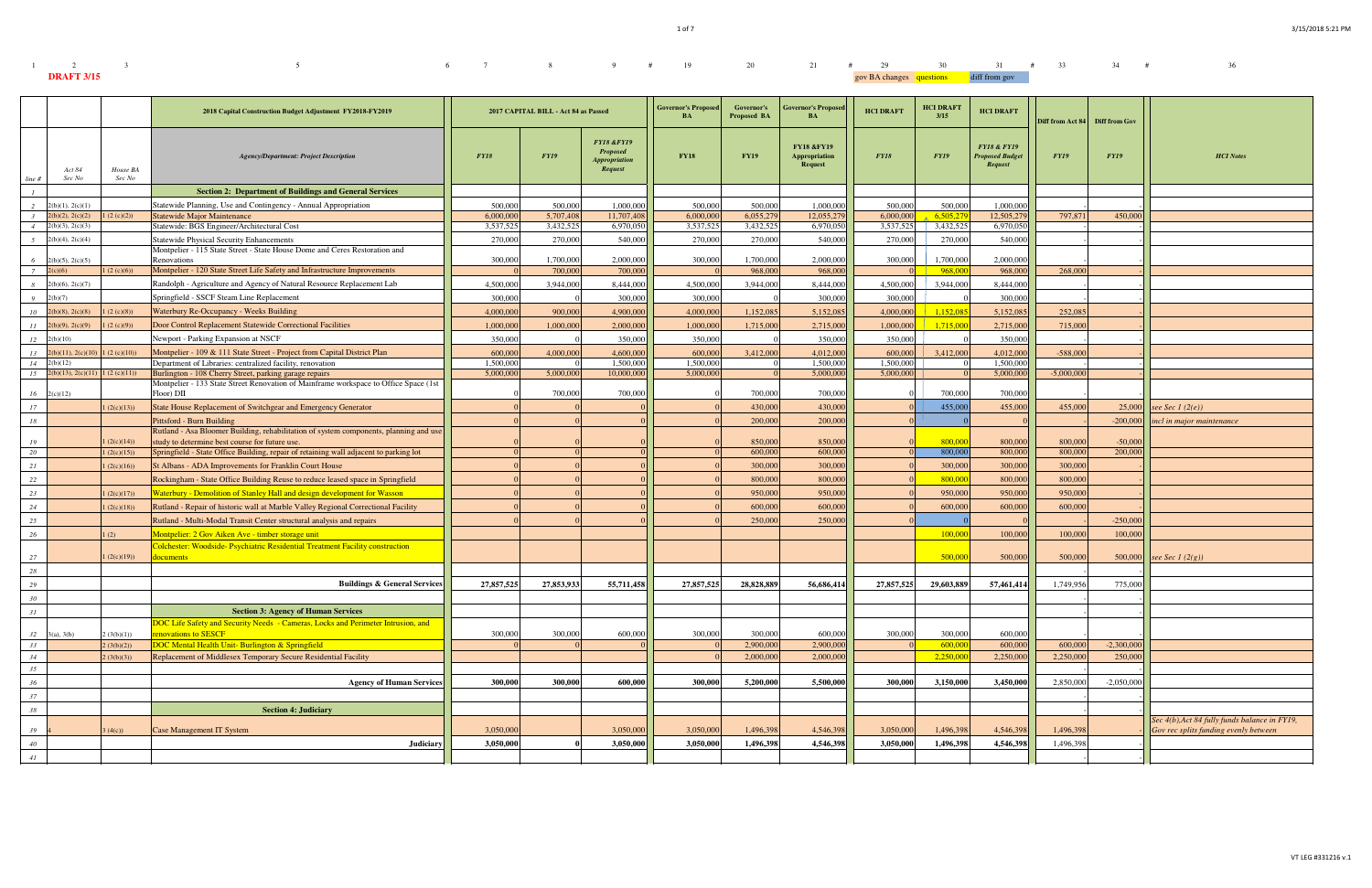| $1 \qquad \qquad 2 \qquad \qquad 3$ | $5$ 6 7 8 9 # 19 20 21 # 29 30 31 # 33 34 # |  |  |  |  |  |                                        |  |  | 36 |  |
|-------------------------------------|---------------------------------------------|--|--|--|--|--|----------------------------------------|--|--|----|--|
| <b>DRAFT 3/15</b>                   |                                             |  |  |  |  |  | gov BA changes questions diff from gov |  |  |    |  |

|                                                  | 2018 Capital Construction Budget Adjustment FY2018-FY2019                                  |           | 2017 CAPITAL BILL - Act 84 as Passed |                                                                                           | <b>Governor's Proposed</b><br>BA | Governor's<br>Proposed BA | <b>Governor's Proposed</b><br><b>BA</b>                         | <b>HCI DRAFT</b> | <b>HCI DRAFT</b><br>3/15 | <b>HCI DRAFT</b>                                                   | Diff from Act 84 Diff from Gov |             |                                                       |
|--------------------------------------------------|--------------------------------------------------------------------------------------------|-----------|--------------------------------------|-------------------------------------------------------------------------------------------|----------------------------------|---------------------------|-----------------------------------------------------------------|------------------|--------------------------|--------------------------------------------------------------------|--------------------------------|-------------|-------------------------------------------------------|
| Act 84<br>House BA<br>Sec No<br>Sec No<br>line # | <b>Agency/Department: Project Description</b>                                              | FY18      | <b>FY19</b>                          | <b>FY18 &amp;FY19</b><br><b>Proposed</b><br><i><b>Appropriation</b></i><br><b>Request</b> | <b>FY18</b>                      | <b>FY19</b>               | <b>FY18 &amp;FY19</b><br><b>Appropriation</b><br><b>Request</b> | <b>FY18</b>      | <b>FY19</b>              | <b>FY18 &amp; FY19</b><br><b>Proposed Budget</b><br><b>Request</b> | FY19                           | <b>FY19</b> | <b>HCI</b> Notes                                      |
| 42                                               | <b>Section 5: Commerce and Community Development</b>                                       |           |                                      |                                                                                           |                                  |                           |                                                                 |                  |                          |                                                                    |                                |             |                                                       |
| 43<br>5(a)(1), 5(c)<br>(5(c))                    | Major Maintenance at all Sites: Annual Appropriations                                      | 200,000   | 200,000                              | 400,000                                                                                   | 200,000                          | 300,000                   | 500,000                                                         | 200,000          | 300,000                  | 500,000                                                            | 100,000                        |             |                                                       |
| 44 $5(b)(1), 5(d)(1)$                            | <b>Underwater Preserves: Annual Appropriations</b>                                         | 30,000    | 30,000                               | 60,000                                                                                    | 30,000                           | 30,000                    | 60,000                                                          | 30,000           | 30,000                   | 60,000                                                             |                                |             |                                                       |
| 45<br>5(b)(2), 5(d)(2)<br>4(5(d)(2))             | Roadside Historic Markers: Annual Appropriations                                           | 15,000    | 15,000                               | 30,000                                                                                    | 15,000                           | 29,693                    | 44,693                                                          | 15,000           | 29,693                   | 44,693                                                             | 14,693                         |             | \$5,000 BAA, \$9,693 reallocation from prior<br>years |
| $46\,$<br>5(a)(2)                                | Stannard House upgrades                                                                    | 30,000    |                                      | 30,000                                                                                    | 30,000                           |                           | 30,000                                                          | 30,000           |                          | 30,000                                                             |                                |             |                                                       |
| $47 \quad 5(a)(3)$                               | Schooner Lois McClure repairs and upgrades                                                 | 50,000    |                                      | 50,000                                                                                    | 50,000                           |                           | 50,000                                                          | 50,000           |                          | 50,000                                                             |                                |             |                                                       |
| 48<br>5(b)(3), 5(d)(3)                           | Tax- VT Center for Geographic Information - digital orthophotography quadrangle<br>mapping | 125,000   | 125,000                              | 250,000                                                                                   | 125,000                          | 125,000                   | 250,000                                                         | 125,000          | 125,000                  | 250,000                                                            |                                |             |                                                       |
| 49<br><b>New</b><br>50                           | <b>Better Connections</b>                                                                  |           |                                      |                                                                                           |                                  |                           |                                                                 |                  |                          |                                                                    |                                |             |                                                       |
| 51                                               | <b>Commerce and Community Development</b>                                                  | 450,000   | 370,000                              | 820,000                                                                                   | 450,000                          | 484,693                   | 934,693                                                         | 450,000          | 484,693                  | 934,693                                                            | 114,693                        |             |                                                       |
| 52                                               |                                                                                            |           |                                      |                                                                                           |                                  |                           |                                                                 |                  |                          |                                                                    |                                |             |                                                       |
| 53                                               | <b>Section 6: Building Communities Grants</b>                                              |           |                                      |                                                                                           |                                  |                           |                                                                 |                  |                          |                                                                    |                                |             |                                                       |
| 54<br>6(a)(1), 6(b)(1)                           | Historic Preservation Grants: Annual Appropriations                                        | 200,000   | 200,000                              | 400,000                                                                                   | 200,000                          | 200,000                   | 400,000                                                         | 200,000          | 200,000                  | 400,000                                                            |                                |             |                                                       |
| 55<br>6(a)(2), 6(b)(2)                           | Historic Barns and Agricultural Grants: Annual Appropriations                              | 200,000   | 200,000                              | 400,000                                                                                   | 200,000                          | 200,000                   | 400,000                                                         | 200,000          | 200,000                  | 400,000                                                            |                                |             |                                                       |
| 56<br>6(a)(3), 6(b)(3)                           | Cultural Facilities Grant: Annual Appropriations                                           | 200,000   | 200,000                              | 400,000                                                                                   | 200,000                          | 200,000                   | 400,000                                                         | 200,000          | 200,000                  | 400,000                                                            |                                |             |                                                       |
| 57<br>$6(a)(4)$ , $6(b)(4)$                      | Recreational Facilities Grants: Annual Appropriations                                      | 200,000   | 200,000                              | 400,000                                                                                   | 200,000                          | 200,000                   | 400,000                                                         | 200,000          | 200,000                  | 400,000                                                            |                                |             |                                                       |
| 58<br>6(a)(5), 6(b)(5)                           | Human services and education facilities: Annual Appropriations: Human Services             | 100,000   | 100,000                              | 200,000                                                                                   | 100,000                          | 100,000                   | 200,000                                                         | 100,000          | 100,000                  | 200,000                                                            |                                |             |                                                       |
| 59<br>$6(a)(6)$ , $6(b)(6)$                      | Human services and education facilities: Annual Appropriations: education                  | 100,000   | 100,000                              | 200,000                                                                                   | 100,000                          | 100,000                   | 200,000                                                         | 100,000          | 100,000                  | 200,000                                                            |                                |             |                                                       |
| 60<br>6(a)(7), 6(b)(7)                           | Regional Economic Development Grant Program                                                | 200,000   | 200,000                              | 400,000                                                                                   | 200,000                          | 200,000                   | 400,000                                                         | 200,000          | 200,000                  | 400,000                                                            |                                |             |                                                       |
| 61<br>$6(a)(8)$ , $6(b)(8)$                      | Agricultural Fair Capital Projects: Competitive Grants Program                             | 200,000   | 200,000                              | 400,000                                                                                   | 200,000                          | 200,000                   | 400,000                                                         | 200,000          | 200,000                  | 400,000                                                            |                                |             |                                                       |
| 62 $6(a)(9)$<br>(6(b)(9))                        | E-911 Compliance Grants Program: for school safety                                         | 75,000    |                                      | 75,000                                                                                    | 75,000                           | 225,000                   | 300,000                                                         | 75,00            | 225,000                  | 300,000                                                            | 225,00                         |             |                                                       |
| 63                                               |                                                                                            |           |                                      |                                                                                           |                                  |                           |                                                                 |                  |                          |                                                                    |                                |             |                                                       |
| 64                                               | <b>Building Communities Grants</b>                                                         | 1,475,000 | 1,400,000                            | 2,875,000                                                                                 | 1,475,000                        | 1,625,000                 | 3,100,000                                                       | 1,475,000        | 1,625,000                | 3,100,000                                                          | 225,000                        |             |                                                       |
| 65                                               |                                                                                            |           |                                      |                                                                                           |                                  |                           |                                                                 |                  |                          |                                                                    |                                |             |                                                       |
| 66                                               | <b>Section 7: Agency of Education</b>                                                      |           |                                      |                                                                                           |                                  |                           |                                                                 |                  |                          |                                                                    |                                |             |                                                       |
| 67                                               | <b>Emergency Aid for School Construction</b>                                               | 50,000    |                                      | 50,000                                                                                    | 50,000                           |                           | 50,000                                                          | 50,000           |                          | 50,000                                                             |                                |             |                                                       |
| 68<br>see sec 16a                                | <b>Technical Centers Capital Grant Program</b>                                             |           |                                      |                                                                                           |                                  |                           |                                                                 |                  |                          |                                                                    |                                |             | moved to sec 16a                                      |
| 69                                               | <b>Agency of Education</b>                                                                 | 50,000    |                                      | 50,000                                                                                    | 50,000                           |                           | 50,000                                                          | 50,000           |                          | 50,000                                                             |                                |             |                                                       |
| 70                                               |                                                                                            |           |                                      |                                                                                           |                                  |                           |                                                                 |                  |                          |                                                                    |                                |             |                                                       |
| 71                                               | <b>Section 8: UVM</b>                                                                      |           |                                      |                                                                                           |                                  |                           |                                                                 |                  |                          |                                                                    |                                |             |                                                       |
| 72 $8(a)$ , $8(b)$                               | Construction, Renovations, Major Maintenance                                               | 1,400,000 | 1,400,000                            | 2,800,000                                                                                 | 1,400,000                        | 1,400,000                 | 2,800,000                                                       | 1,400,000        | 1,400,000                | 2,800,000                                                          |                                |             |                                                       |
| 73                                               | <b>University of Vermont</b>                                                               | 1,400,000 | 1,400,000                            | 2,800,000                                                                                 | 1,400,000                        | 1,400,000                 | 2,800,000                                                       | 1,400,000        | 1,400,000                | 2,800,000                                                          |                                |             |                                                       |
| 74                                               |                                                                                            |           |                                      |                                                                                           |                                  |                           |                                                                 |                  |                          |                                                                    |                                |             |                                                       |
| 75                                               | <b>Section 9: Vermont State Colleges</b>                                                   |           |                                      |                                                                                           |                                  |                           |                                                                 |                  |                          |                                                                    |                                |             |                                                       |
| 76<br>9(a), 9(b)                                 | Construction, Renovations, Major Maintenance                                               | 2,000,000 | 2,000,000                            | 4,000,000                                                                                 | 2,000,000                        | 2,000,000                 | 4,000,000                                                       | 2,000,00         | 2,000,000                | 4,000,000                                                          |                                |             |                                                       |
| 77                                               | <b>Vermont State Colleges</b>                                                              | 2,000,000 | 2,000,000                            | 4,000,000                                                                                 | 2,000,000                        | 2,000,000                 | 4,000,000                                                       | 2,000,000        | 2,000,000                | 4,000,000                                                          |                                |             |                                                       |
| 78                                               |                                                                                            |           |                                      |                                                                                           |                                  |                           |                                                                 |                  |                          |                                                                    |                                |             |                                                       |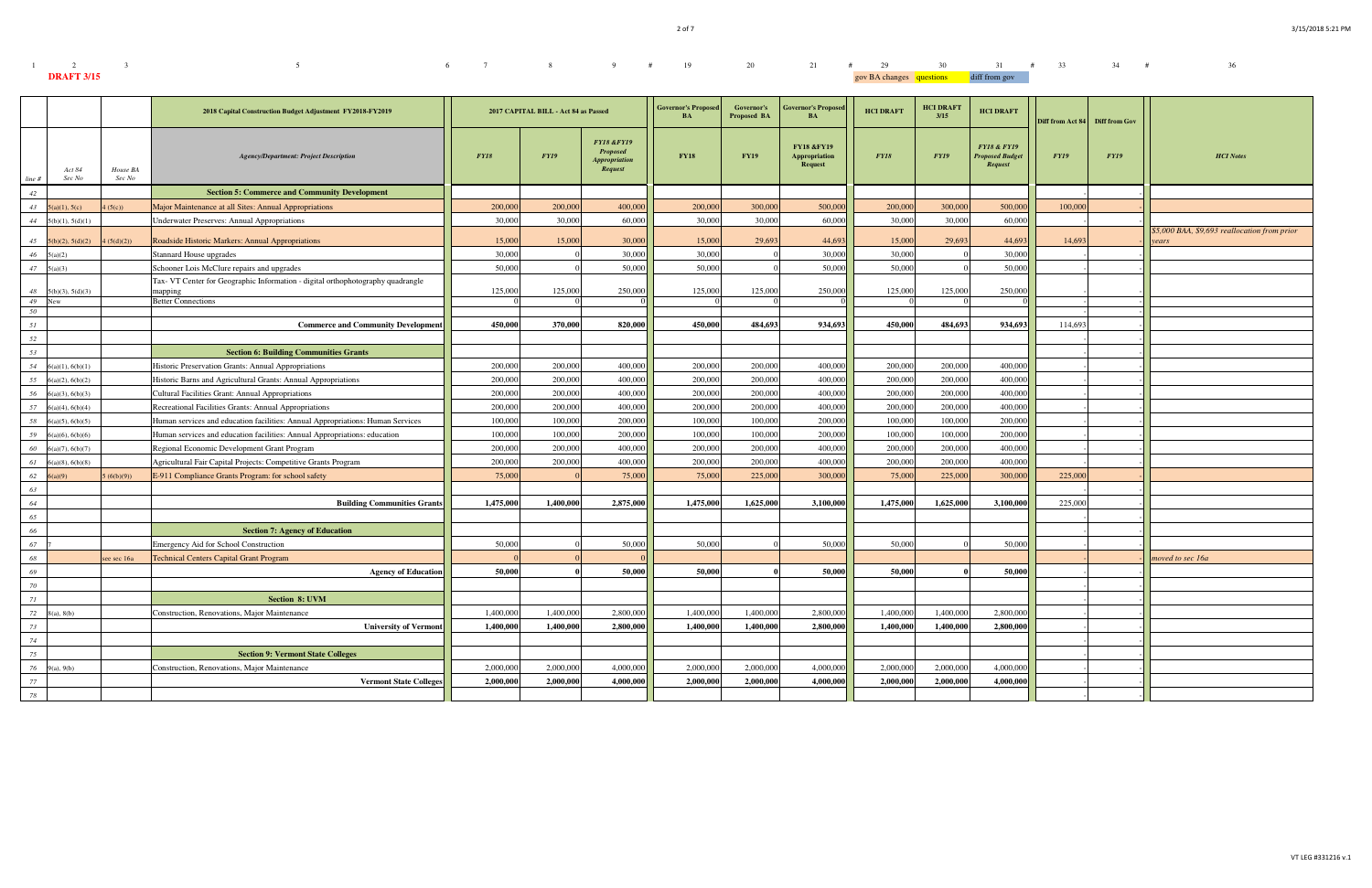| $1 \t 2 \t 3$     | $5$ 5 6 7 8 9 # 19 20 21 # 29 30 31 # 33 34 # |  |  |  |  |                                        |  |  |  |  |
|-------------------|-----------------------------------------------|--|--|--|--|----------------------------------------|--|--|--|--|
| <b>DRAFT 3/15</b> |                                               |  |  |  |  | gov BA changes questions diff from gov |  |  |  |  |

|        |                               |                    | 2018 Capital Construction Budget Adjustment FY2018-FY2019                                                                                                             |            | 2017 CAPITAL BILL - Act 84 as Passed |                                                                             | <b>Governor's Proposed</b><br><b>BA</b> | <b>Governor's</b><br><b>Proposed BA</b> | <b>Governor's Proposed</b><br><b>BA</b>           | <b>HCI DRAFT</b> | <b>HCI DRAFT</b><br>3/15 | <b>HCI DRAFT</b>                                            | Diff from Act 84 Diff from Gov |              |                  |
|--------|-------------------------------|--------------------|-----------------------------------------------------------------------------------------------------------------------------------------------------------------------|------------|--------------------------------------|-----------------------------------------------------------------------------|-----------------------------------------|-----------------------------------------|---------------------------------------------------|------------------|--------------------------|-------------------------------------------------------------|--------------------------------|--------------|------------------|
| line # | Act 84<br>Sec No              | House BA<br>Sec No | <b>Agency/Department: Project Description</b>                                                                                                                         | FY18       | <b>FY19</b>                          | <b>FY18 &amp;FY19</b><br><b>Proposed</b><br><b>Appropriation</b><br>Request | <b>FY18</b>                             | <b>FY19</b>                             | <b>FY18 &amp;FY19</b><br>Appropriation<br>Request | FY18             | <b>FY19</b>              | <b>FY18 &amp; FY19</b><br><b>Proposed Budget</b><br>Request | FY19                           | FY19         | <b>HCI</b> Notes |
| 79     |                               |                    | <b>Section 10: Agency of Natural Resources</b>                                                                                                                        |            |                                      |                                                                             |                                         |                                         |                                                   |                  |                          |                                                             |                                |              |                  |
| 80     | 10(a)(1), 10(e)(1)            |                    | Drinking Water Supply -Drinking Water State Revolving Fund                                                                                                            | 2.300,000  | 1.400.000                            | 3,700,000                                                                   | 2,300,000                               | 1,400,000                               | 3,700,000                                         | 2,300,000        | 1.400.000                | 3,700,000                                                   |                                |              |                  |
| 81     | $10(a)(2)$ , $10(e)(2)$       |                    | Dam safety and hydrology projects- DEC                                                                                                                                | 200,000    | 175,000                              | 375,000                                                                     | 200,000                                 | 175,000                                 | 375,000                                           | 200,000          | 175,000                  | 375,000                                                     |                                |              |                  |
|        | $82 \quad 10(a)(3), 10(e)(3)$ |                    | State Share (10%) of Federal Superfund and State Lead Hazardous Waste                                                                                                 | 1.719.000  | 2,755,000                            | 4,474,000                                                                   | 1,719,000                               | 2.755,000                               | 4.474.000                                         | 1.719.000        | 177,259                  | 1,896,259                                                   | $-2,577,741$                   | $-2,577,741$ |                  |
|        | $83$ 10(b), 10(f)             |                    | Forest, Parks and Recreation - small scale rehabilitation, wastewater repairs and<br>preventative improvements, upgrade of restrooms, small scale road rehabilitation | 2.750,000  | 2,750,000                            | 5,500,000                                                                   | 2,750,000                               | 2.750,000                               | 5.500,000                                         | 2,750,000        | 2,750,000                | 5.500,000                                                   |                                |              |                  |
|        | $84 \quad 10(c)(1), 10(g)(1)$ |                    | Fish and Wildlife - general infrastructure projects                                                                                                                   | 1.200.000  | 1.100.000                            | 2,300,000                                                                   | 1,200,000                               | 1.100.000                               | 2,300,000                                         | 1,200,000        | 1,100,000                | 2,300,000                                                   |                                |              |                  |
| 85     |                               |                    | F&W: Conservation Camps and Shooting Ranges                                                                                                                           |            |                                      |                                                                             |                                         |                                         |                                                   |                  |                          |                                                             |                                |              |                  |
| 86     |                               |                    | F&W: Hatchery Improvements                                                                                                                                            |            |                                      |                                                                             |                                         |                                         |                                                   |                  |                          |                                                             |                                |              |                  |
| 87     |                               |                    | F&W: Wildlife Management Area Infrastructure                                                                                                                          |            |                                      |                                                                             |                                         |                                         |                                                   |                  |                          |                                                             |                                |              |                  |
| 88     |                               |                    | F&W: Fishing Access Areas                                                                                                                                             |            |                                      |                                                                             |                                         |                                         |                                                   |                  |                          |                                                             |                                |              |                  |
| 89     | 10(c)(2), 10(g)(2)            |                    | Walleye: to upgrade and repair rearing, restoration, and stocking infrastructure                                                                                      | 25,000     | 25,000                               | 50,000                                                                      | 25,000                                  | 25,000                                  | 50.000                                            | 25,000           | 25,000                   | 50,000                                                      |                                |              |                  |
|        | $90\quad 10(d)$               |                    | F&W: Roxbury Hatchery - Construction and Bid Documents                                                                                                                | 2,720,000  |                                      | 2,720,000                                                                   | 2,720,000                               |                                         | 2,720,000                                         | 2,720,000        |                          | 2,720,000                                                   |                                |              |                  |
| 91     |                               |                    |                                                                                                                                                                       |            |                                      |                                                                             |                                         |                                         |                                                   |                  |                          |                                                             |                                |              |                  |
| 92     |                               |                    | <b>Agency of Natural Resources</b>                                                                                                                                    | 10,914,000 | 8,205,000                            | 19,119,000                                                                  | 10,914,000                              | 8.205.000                               | 19,119,000                                        | 10,914,00        | 5,627,259                | 16,541,259                                                  | $-2,577,741$                   | $-2,577,741$ |                  |
| 93     |                               |                    |                                                                                                                                                                       |            |                                      |                                                                             |                                         |                                         |                                                   |                  |                          |                                                             |                                |              |                  |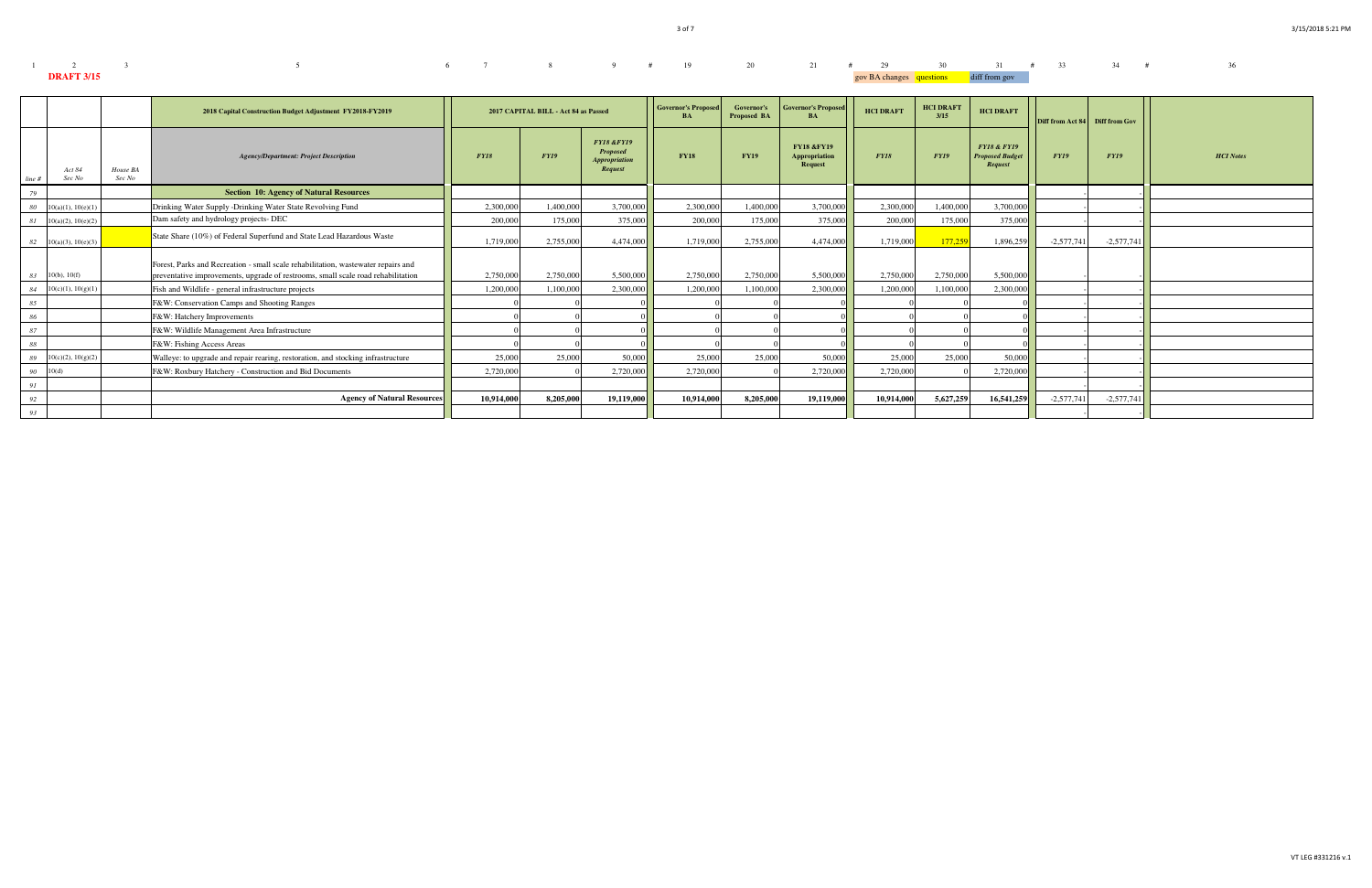4 of 7

| $1 \qquad \qquad 2 \qquad \qquad 3$ | $5$ 5 6 7 8 9 # 19 20 21 # 29 30 31 # 33 34 # |  |  |  |  |  |                                        |  |  | 36 |
|-------------------------------------|-----------------------------------------------|--|--|--|--|--|----------------------------------------|--|--|----|
| <b>DRAFT 3/15</b>                   |                                               |  |  |  |  |  | gov BA changes questions diff from gov |  |  |    |

|            |                          |                    | 2018 Capital Construction Budget Adjustment FY2018-FY2019                                                                     |             | 2017 CAPITAL BILL - Act 84 as Passed |                                                                                           | <b>Governor's Proposed</b><br>BA | Governor's<br><b>Proposed BA</b> | <b>Governor's Proposed</b><br><b>BA</b>                         | <b>HCI DRAFT</b> | <b>HCI DRAFT</b><br>3/15 | <b>HCI DRAFT</b>                                            | Diff from Act 84 Diff from Gov |              |                                    |
|------------|--------------------------|--------------------|-------------------------------------------------------------------------------------------------------------------------------|-------------|--------------------------------------|-------------------------------------------------------------------------------------------|----------------------------------|----------------------------------|-----------------------------------------------------------------|------------------|--------------------------|-------------------------------------------------------------|--------------------------------|--------------|------------------------------------|
| line #     | Act 84<br>Sec No         | House BA<br>Sec No | <b>Agency/Department: Project Description</b>                                                                                 | <b>FY18</b> | <b>FY19</b>                          | <b>FY18 &amp;FY19</b><br><b>Proposed</b><br><i><b>Appropriation</b></i><br><b>Request</b> | <b>FY18</b>                      | <b>FY19</b>                      | <b>FY18 &amp;FY19</b><br><b>Appropriation</b><br><b>Request</b> | <b>FY18</b>      | <b>FY19</b>              | <b>FY18 &amp; FY19</b><br><b>Proposed Budget</b><br>Request | FY19                           | <b>FY19</b>  | <b>HCI</b> Notes                   |
| 94         |                          |                    | <b>Section 11: Clean Water</b>                                                                                                |             |                                      |                                                                                           |                                  |                                  |                                                                 |                  |                          |                                                             |                                |              |                                    |
| 95         |                          |                    | <b>Agency of Agriculture, Food &amp; Markets</b>                                                                              |             |                                      |                                                                                           |                                  |                                  |                                                                 |                  |                          |                                                             |                                |              |                                    |
| 96         | 1(a)(1), 11(e)           |                    | Best Management Practices & CREP & CEAP                                                                                       | 3,450,000   | 2,000,000                            | 5,450,000                                                                                 | 3,450,000                        | 3,615,000                        | 7,065,000                                                       | 3,450,00         | 3,615,000                | 7,065,000                                                   | 1,615,000                      |              |                                    |
| 97         | 1(a)(2)                  |                    | Water Quality Grants & Contracts                                                                                              | 600,000     |                                      | 600,000                                                                                   | 600,000                          |                                  | 600,000                                                         | 600,000          |                          | 600,000                                                     |                                |              |                                    |
| 98         |                          |                    | <b>Aeration System at Lake Carmi</b>                                                                                          |             |                                      |                                                                                           |                                  | 200,000                          | 200,000                                                         |                  |                          |                                                             |                                | $-200,000$   | see sec XX for Lake Carmi          |
| 99         |                          |                    | Phosphorus Extraction Equipment at dairy farms                                                                                |             |                                      |                                                                                           |                                  | 1,600,000                        | 1,600,000                                                       |                  |                          |                                                             |                                | $-1,600,000$ |                                    |
| 100        |                          |                    |                                                                                                                               |             |                                      |                                                                                           |                                  |                                  |                                                                 |                  |                          |                                                             |                                |              |                                    |
| 101        |                          |                    | <b>Agency of Natural Resources:</b>                                                                                           |             |                                      |                                                                                           |                                  |                                  |                                                                 |                  |                          |                                                             |                                |              |                                    |
| 102        | 1(b)(1), 11(f)(1)        |                    | Clean Water State/EPA Revolving Loan Fund (CWSRF) Capitalization Grants                                                       | 1,000,000   | 1,200,000                            | 2,200,000                                                                                 | 1,000,000                        | 1,200,000                        | 2,200,000                                                       | 1,000,000        | 1,200,000                | 2,200,000                                                   |                                |              |                                    |
| 103        | 1(b)(2), 11(f)(2)        |                    | <b>Ecosystem Restoration and Protection Grant Programs</b>                                                                    | 6,000,000   | 5,000,000                            | 11,000,000                                                                                | 6,000,000                        | 8,757,932                        | 14,757,932                                                      | 6,000,000        |                          | 6,000,000                                                   | $-5,000,000$                   | $-8,757,932$ | see secXX for Lake Carmi           |
| 104        |                          |                    | <b>Standard Ecosystem Restoration Grant Rounds</b>                                                                            |             |                                      |                                                                                           |                                  |                                  |                                                                 |                  | $\land$ 3,959,98         | 3,959,988                                                   | 3,959,988                      | 3,959,988    | total for grant programs $=$       |
| 105        |                          |                    | Municipal Roads Grants-in-Aid                                                                                                 |             |                                      |                                                                                           |                                  |                                  |                                                                 |                  | 3,097,944                | 3,097,944                                                   | 3,097,944                      | 3,097,944    | 9,057,932                          |
| 106        |                          |                    | Multi-Sector Clean Water Block Grants                                                                                         |             |                                      |                                                                                           |                                  |                                  |                                                                 |                  | 2,000,00                 | 2,000,00                                                    | 2,000,000                      | 2,000,000    |                                    |
| 107        |                          |                    | Dept of Forests, Parks and Rec                                                                                                |             |                                      |                                                                                           |                                  |                                  |                                                                 |                  |                          |                                                             |                                |              |                                    |
| 108        |                          |                    | <b>Municipal Pollution Control Grants</b>                                                                                     |             |                                      |                                                                                           |                                  |                                  |                                                                 |                  |                          |                                                             |                                |              |                                    |
| 109        | 1(b)(3)                  |                    | Continuation of year prior partially funded projects                                                                          | 2,982,384   |                                      | 2,982,384                                                                                 | 2,982,384                        | 100,000                          | 3,082,384                                                       | 2,982,384        |                          | 2,982,384                                                   |                                | $-100,000$   |                                    |
|            | $110$ 11(b)(4), 11(f)(3) |                    | New Projects:<br>FY18: Ryegate, Springfield, St Johnsbury, St Albans<br>FY19: Colchester, Rutland City, St Albans, Middlebury | 2,704,232   | 1,407,268                            | 4,111,500                                                                                 | 2,704,232                        | 4,135,116                        | 6,839,348                                                       | 2,704,232        | 4,044,092                | 6,748,324                                                   | 2,636,824                      | $-91,024$    |                                    |
| $\cal III$ |                          |                    | Gov Rec: Colchester Mallets Bay Sewer Extension                                                                               |             |                                      |                                                                                           |                                  |                                  |                                                                 |                  |                          |                                                             |                                |              |                                    |
| 112        |                          |                    | Gov Rec: St Albans - Lower Weldon CSA Abatement                                                                               |             |                                      |                                                                                           |                                  |                                  |                                                                 |                  |                          |                                                             |                                |              |                                    |
| 113        |                          |                    | Gov Rec: St Johnsbury - Phase 2 Waste Water Improvement                                                                       |             |                                      |                                                                                           |                                  |                                  |                                                                 |                  |                          |                                                             |                                |              |                                    |
| 114        |                          |                    | Gov Rec: St Albans - Waste Water Facility Refurbishment                                                                       |             |                                      |                                                                                           |                                  |                                  |                                                                 |                  |                          |                                                             |                                |              |                                    |
| 115        |                          |                    | Gov Rec: Bennington - Waste Water Treatment Facility Upgrade                                                                  |             |                                      |                                                                                           |                                  |                                  |                                                                 |                  |                          |                                                             |                                |              |                                    |
| 116        |                          |                    | Gov Rec: Ryegate- Filter Bed #2 Reconstruction                                                                                |             |                                      |                                                                                           |                                  |                                  |                                                                 |                  |                          |                                                             |                                |              |                                    |
| 117        | 1(f)(4)                  |                    | <b>Clean Water Act implementation projects</b>                                                                                |             | 11,112,944                           | 11,112,944                                                                                |                                  |                                  |                                                                 |                  |                          |                                                             | $-11, 112, 944$                |              | see language in Sec $11(i), 11(j)$ |
| 118        |                          |                    | <b>Agency of Transportation</b>                                                                                               |             |                                      |                                                                                           |                                  |                                  |                                                                 |                  |                          |                                                             |                                |              |                                    |
| 119        | 1(c)                     |                    | <b>VTrans Municipal Mitigation Program</b>                                                                                    | 1,400,000   |                                      | 1,400,000                                                                                 | 1,400,000                        | 2,400,000                        | 3,800,000                                                       | 1,400,000        | 1,400,00                 | 2,800,000                                                   | 1,400,000                      | $-1,000,000$ |                                    |
| 120        |                          |                    | <b><i><u>Ermont Better Roads</u></i></b>                                                                                      |             |                                      |                                                                                           |                                  |                                  |                                                                 |                  | 1,000,00                 | 1,000,000                                                   | 1,000,000                      |              |                                    |
| 121        |                          |                    | <b>Vermont Housing and Conservation Board</b>                                                                                 |             |                                      |                                                                                           |                                  |                                  |                                                                 |                  |                          |                                                             |                                |              |                                    |
| 122        | 11(d)(1), 11(g)          |                    | Statewide: water quality improvement projects or other conservation projects                                                  | 2,800,000   | 2,750,000                            | 5,550,000                                                                                 | 2,800,000                        | 2,750,000                        | 5,550,000                                                       | 2,800,000        | 2,750,000                | 5,550,000                                                   |                                |              |                                    |
| 123        | 11(d)(2)                 |                    | Water quality farm improvement grants of fee purchase projects - leverage add \$                                              | 1,000,000   |                                      | 1,000,000                                                                                 | 1,000,000                        | 1,000,000                        | 2,000,000                                                       | 1,000,000        | 1.000,000                | 2,000,000                                                   | 1,000,000                      |              |                                    |
| 124        |                          |                    | <b>Commerce and Community Development</b>                                                                                     |             |                                      |                                                                                           |                                  |                                  |                                                                 |                  |                          |                                                             |                                |              |                                    |
| 125        |                          |                    | Pilot Project Downtown Transportation Fund                                                                                    |             |                                      |                                                                                           |                                  | 200,000                          | 200,000                                                         |                  |                          |                                                             |                                | $-200,000$   |                                    |
| 126        |                          |                    |                                                                                                                               |             |                                      |                                                                                           |                                  |                                  |                                                                 |                  |                          |                                                             |                                |              |                                    |
| 127        |                          |                    | <b>Clean Water</b>                                                                                                            | 21,936,616  | 23,470,212                           | 45,406,828                                                                                | 21,936,616                       | 25,958,048                       | 47,894,664                                                      | 21,936,616       | 24,067,024               | 46,003,640                                                  | 596,812                        | $-1,891,024$ |                                    |
| 128        |                          |                    |                                                                                                                               |             |                                      |                                                                                           |                                  |                                  |                                                                 |                  |                          |                                                             |                                |              |                                    |
| 129        |                          |                    | <b>Section 12: Military</b>                                                                                                   |             |                                      |                                                                                           |                                  |                                  |                                                                 |                  |                          |                                                             |                                |              |                                    |
| 130        | 12(a), 12(b)(1)          |                    | Major Maintenance: Land Acquisitions: Renovations: Federal Match Construction                                                 | 750,000     | 700,000                              | 1,450,000                                                                                 | 750,000                          | 700,000                          | 1,450,000                                                       | 750,000          | 700,000                  | 1,450,000                                                   |                                |              |                                    |
| 131        | 2(b)(2)                  |                    | Site Acquisition - Bennington Armory                                                                                          |             | 60,000                               | 60,000                                                                                    |                                  | 60,000                           | 60,000                                                          |                  | 60,000                   | 60,000                                                      |                                |              |                                    |
| 132        |                          |                    |                                                                                                                               |             |                                      |                                                                                           |                                  |                                  |                                                                 |                  |                          |                                                             |                                |              |                                    |
| 133        |                          |                    | Military                                                                                                                      | 750,000     | 760,000                              | 1,510,000                                                                                 | 750,000                          | 760,000                          | 1,510,000                                                       | 750,000          | 760,000                  | 1,510,000                                                   |                                |              |                                    |
| 134        |                          |                    |                                                                                                                               |             |                                      |                                                                                           |                                  |                                  |                                                                 |                  |                          |                                                             |                                |              |                                    |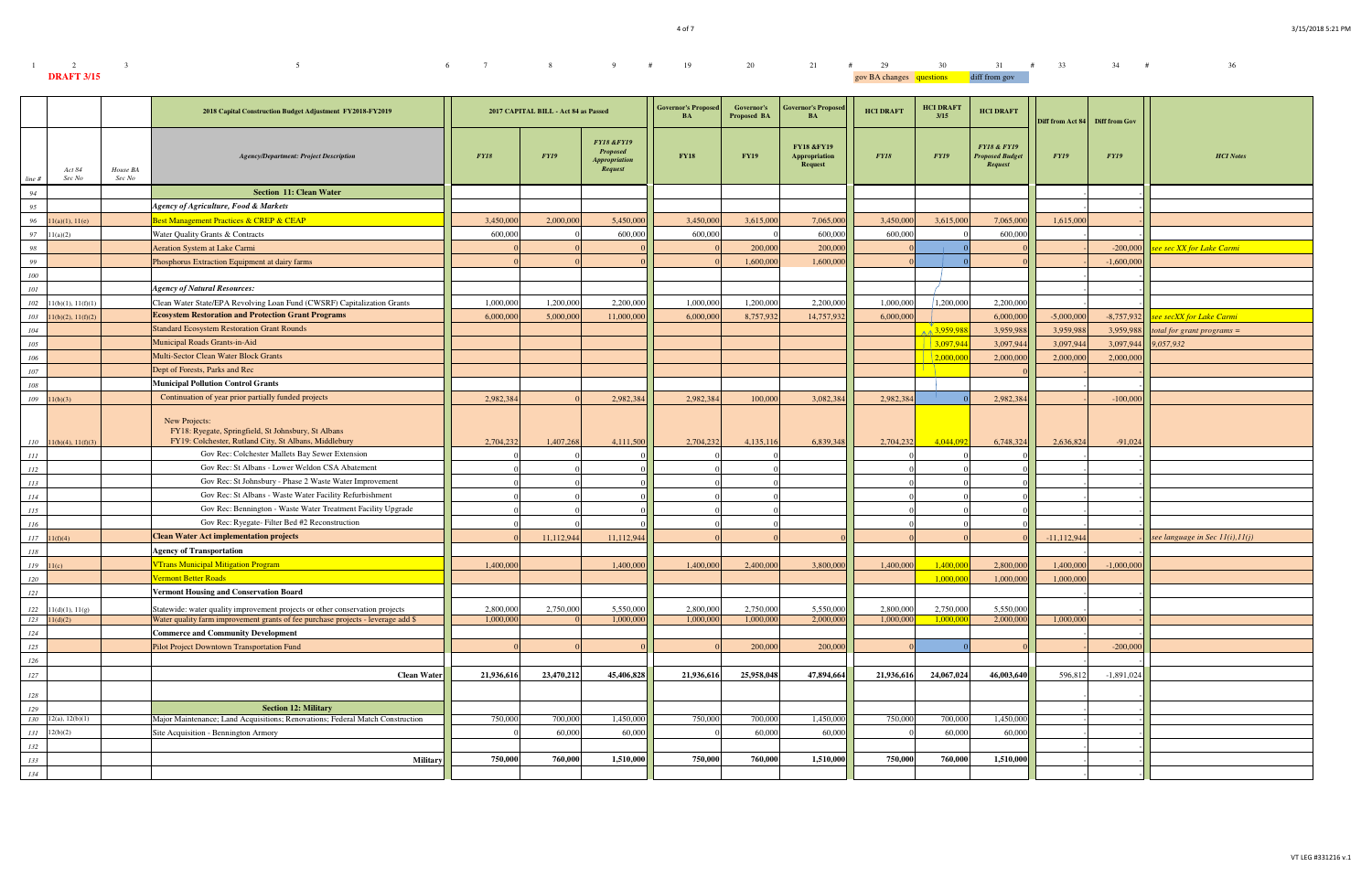| $1 \t 2 \t 3$     |  |  |  | $6 \qquad 7 \qquad 8 \qquad 9 \qquad \# \qquad 19 \qquad 20 \qquad 21 \qquad \# \qquad 29 \qquad 30 \qquad 31 \qquad \# \qquad 33 \qquad 34 \qquad \#$ |                                        |  |  | 36 |
|-------------------|--|--|--|--------------------------------------------------------------------------------------------------------------------------------------------------------|----------------------------------------|--|--|----|
| <b>DRAFT 3/15</b> |  |  |  |                                                                                                                                                        | gov BA changes questions diff from gov |  |  |    |

|         |                      |                    | 2018 Capital Construction Budget Adjustment FY2018-FY2019                   |            | 2017 CAPITAL BILL - Act 84 as Passed |                                                                                    | <b>Governor's Propose</b><br>BA | Governor's<br><b>Proposed BA</b> | <b>Governor's Proposed</b><br><b>BA</b>                         | <b>HCI DRAFT</b> | <b>HCI DRAFT</b><br>3/15 | <b>HCI DRAFT</b>                                            | Diff from Act 84 Diff from Gov |              |                                              |
|---------|----------------------|--------------------|-----------------------------------------------------------------------------|------------|--------------------------------------|------------------------------------------------------------------------------------|---------------------------------|----------------------------------|-----------------------------------------------------------------|------------------|--------------------------|-------------------------------------------------------------|--------------------------------|--------------|----------------------------------------------|
| line#   | Act 84<br>Sec No     | House BA<br>Sec No | <b>Agency/Department: Project Description</b>                               | FY18       | <b>FY19</b>                          | <b>FY18 &amp;FY19</b><br><b>Proposed</b><br><b>Appropriation</b><br><b>Request</b> | <b>FY18</b>                     | <b>FY19</b>                      | <b>FY18 &amp;FY19</b><br><b>Appropriation</b><br><b>Request</b> | FY18             | <b>FY19</b>              | <b>FY18 &amp; FY19</b><br><b>Proposed Budget</b><br>Request | FY19                           | <b>FY19</b>  | <b>HCI</b> Notes                             |
| 135     |                      |                    | <b>Section 13: Department Public Safety</b>                                 |            |                                      |                                                                                    |                                 |                                  |                                                                 |                  |                          |                                                             |                                |              |                                              |
|         | $136$ 13(a), 13(b)   |                    | Williston State Police Barracks 911 Center - Land and Facility Construction | 1,927,000  | 5,573,000                            | 7,500,000                                                                          | 1,927,000                       | 5,573,000                        | 7,500,000                                                       | 1,927,000        | 5,573,000                | 7,500,000                                                   |                                |              |                                              |
| 137     |                      | (13(b)(2))         | Robert H. Wood CJFSTC - East Cottage Rehabilitation                         |            |                                      |                                                                                    |                                 | 1,125,000                        | 1,125,000                                                       |                  | 1,125,000                | 1,125,000                                                   | 1,125,00                       |              | Balance of \$725,000 to be funded in FY20    |
| 138     |                      | 7(13(b)(4))        | <b>School Safety Grants Program</b>                                         |            |                                      |                                                                                    |                                 |                                  |                                                                 |                  | 4,000,000                | 4,000,000                                                   | 4,000,00                       | 4,000,000    | See Sec 17 (36a)                             |
| 139     |                      |                    |                                                                             |            |                                      |                                                                                    |                                 |                                  |                                                                 |                  |                          |                                                             |                                |              |                                              |
| 140     |                      |                    | <b>Public Safety</b>                                                        | 1,927,000  | 5,573,000                            | 7,500,000                                                                          | 1,927,000                       | 6,698,000                        | 8,625,000                                                       | 1,927,000        | 10,698,000               | 12,625,000                                                  | 5,125,000                      | 4,000,000    |                                              |
| 141     |                      |                    |                                                                             |            |                                      |                                                                                    |                                 |                                  |                                                                 |                  |                          |                                                             |                                |              |                                              |
| 142     |                      |                    | Section 14: Agency of Agriculture, Food & Markets                           |            |                                      |                                                                                    |                                 |                                  |                                                                 |                  |                          |                                                             |                                |              |                                              |
| 143     | 14(a), 14(b)         |                    | Produce Safety Infrastructure Improvement Program                           | 75,000     | 75,000                               | 150,000                                                                            | 75,000                          | 75,000                           | 150,000                                                         | 75,000           | 75,000                   | 150,000                                                     |                                |              |                                              |
| 144     |                      |                    | <b>Agency of Agriculture</b>                                                | 75,000     | 75,000                               | 150,000                                                                            | 75,000                          | 75,000                           | 150.000                                                         | 75,000           | 75,000                   | 150,000                                                     |                                |              |                                              |
| 145     |                      |                    |                                                                             |            |                                      |                                                                                    |                                 |                                  |                                                                 |                  |                          |                                                             |                                |              |                                              |
| 146     |                      |                    |                                                                             |            |                                      |                                                                                    |                                 |                                  |                                                                 |                  |                          |                                                             |                                |              |                                              |
| 147     |                      |                    | <b>Section 15: Vermont Rural Fire Protection</b>                            |            |                                      |                                                                                    |                                 |                                  |                                                                 |                  |                          |                                                             |                                |              |                                              |
| 148     | 15(a), 15(b)         |                    | Dry Hydrant Program- Continue Program Grants: Annual Appropriations         | 125,000    | 125,000                              | 250,000                                                                            | 125,000                         | 125,000                          | 250,000                                                         | 125,000          | 125,000                  | 250,000                                                     |                                |              |                                              |
| 149     |                      |                    | <b>Vermont Rural Fire Protection</b>                                        | 125,000    | 125,000                              | 250,000                                                                            | 125,000                         | 125,000                          | 250,000                                                         | 125,000          | 125,000                  | 250,000                                                     |                                |              |                                              |
| 150     |                      |                    |                                                                             |            |                                      |                                                                                    |                                 |                                  |                                                                 |                  |                          |                                                             |                                |              |                                              |
| 151     |                      |                    | <b>Section 16: Vermont Veterans Home</b>                                    |            |                                      |                                                                                    |                                 |                                  |                                                                 |                  |                          |                                                             |                                |              |                                              |
|         | $152 \quad 16(a)(1)$ |                    | <b>Resident Care Furnishings</b>                                            | 90,000     | 50,000                               | 140,000                                                                            | 90,000                          | 50,000                           | 140,000                                                         | 90,000           | 50,000                   | 140,000                                                     |                                |              |                                              |
|         | $153 \quad 16(a)(2)$ |                    | Kitchen/Mold Renovations                                                    | 300,000    |                                      | 300,000                                                                            | 300,000                         |                                  | 300,000                                                         | 300,000          |                          | 300,000                                                     |                                |              |                                              |
| 154     |                      | 8 (16 ???          | <b>Facility Safety and Security</b>                                         |            |                                      |                                                                                    |                                 | 100,000                          | 100,000                                                         |                  | 100,000                  | 100,000                                                     | 100,000                        |              | VH will request grant to recoup 65% of cost. |
| 155     |                      |                    |                                                                             |            |                                      |                                                                                    |                                 |                                  |                                                                 |                  |                          |                                                             |                                |              |                                              |
| 156     |                      |                    | <b>Vermont Veterans Home</b>                                                | 390,000    | 50,000                               | 440,000                                                                            | 390,000                         | 150,000                          | 540,000                                                         | 390,000          | 150,000                  | 540,000                                                     | 100,000                        |              |                                              |
| 157     |                      |                    |                                                                             |            |                                      |                                                                                    |                                 |                                  |                                                                 |                  |                          |                                                             |                                |              |                                              |
| 158     |                      |                    | <b>Section 16a: Dept of Labor</b>                                           |            |                                      |                                                                                    |                                 |                                  |                                                                 |                  |                          |                                                             |                                |              |                                              |
|         |                      |                    |                                                                             |            |                                      |                                                                                    |                                 |                                  |                                                                 |                  |                          |                                                             |                                |              | See Sec 16 (33a)                             |
| 159     |                      | 9(16a)             | <b>Adult Technical Centers Capital Grants-Pilot Program</b>                 |            |                                      |                                                                                    |                                 | 500,000                          | 500,000                                                         |                  | 500,000                  | 500,000                                                     | 500,000                        |              | gov rec was originally in sec 7              |
| 160     |                      |                    | Dept of Labor                                                               |            |                                      |                                                                                    |                                 | 500,000                          | 500,000                                                         |                  | 500,000                  | 500,000                                                     | 500,000                        |              |                                              |
| 161     |                      |                    |                                                                             |            |                                      |                                                                                    |                                 |                                  |                                                                 |                  |                          |                                                             |                                |              |                                              |
| 162     |                      |                    | <b>Section 16b: Sgt at Arms</b>                                             |            |                                      |                                                                                    |                                 |                                  |                                                                 |                  |                          |                                                             |                                |              |                                              |
| 163     |                      | 10(16b)            | <b>Sound System Assessment</b>                                              |            |                                      |                                                                                    |                                 |                                  |                                                                 |                  | 15,000                   | 15,000                                                      | 15,000                         | 15,000       |                                              |
| 164     |                      |                    | <b>Sgt at Arms</b>                                                          |            |                                      |                                                                                    |                                 |                                  |                                                                 |                  | 15,000                   | 15,000                                                      | 15,000                         | 15,000       |                                              |
| 165     |                      |                    |                                                                             |            |                                      |                                                                                    |                                 |                                  |                                                                 |                  |                          |                                                             |                                |              |                                              |
| 166     |                      |                    | <b>Section 17: Vermont Housing and Conservation Board</b>                   |            |                                      |                                                                                    |                                 |                                  |                                                                 |                  |                          |                                                             |                                |              |                                              |
|         | $167$ 17(a), 17(b)   |                    | Housing                                                                     | 1,200,000  | 1,800,000                            | 3,000,000                                                                          | 1,200,000                       | 1,800,000                        | 3,000,000                                                       | 1,200,000        | 1,800,000                | 3,000,000                                                   |                                |              |                                              |
| 168     |                      |                    | <b>Vermont Housing and Conservation Board</b>                               | 1,200,000  | 1,800,000                            | 3,000,000                                                                          | 1,200,000                       | 1,800,000                        | 3,000,000                                                       | 1,200,000        | 1,800,000                | 3,000,000                                                   |                                |              |                                              |
| 169     |                      |                    |                                                                             |            |                                      |                                                                                    |                                 |                                  |                                                                 |                  |                          |                                                             |                                |              |                                              |
| $170\,$ |                      |                    | TOTAL - CAPITAL PROJECTS                                                    | 73,900,141 | 73,382,145                           | 147,282,286                                                                        | 73,900,141                      | 85,306,028                       | 159,206,169                                                     | 73,900,141       | 83,577,263               | 157,477,404                                                 | 10,195,118                     | $-1,728,765$ |                                              |
| 171     |                      |                    |                                                                             |            |                                      |                                                                                    |                                 |                                  |                                                                 |                  |                          |                                                             |                                |              |                                              |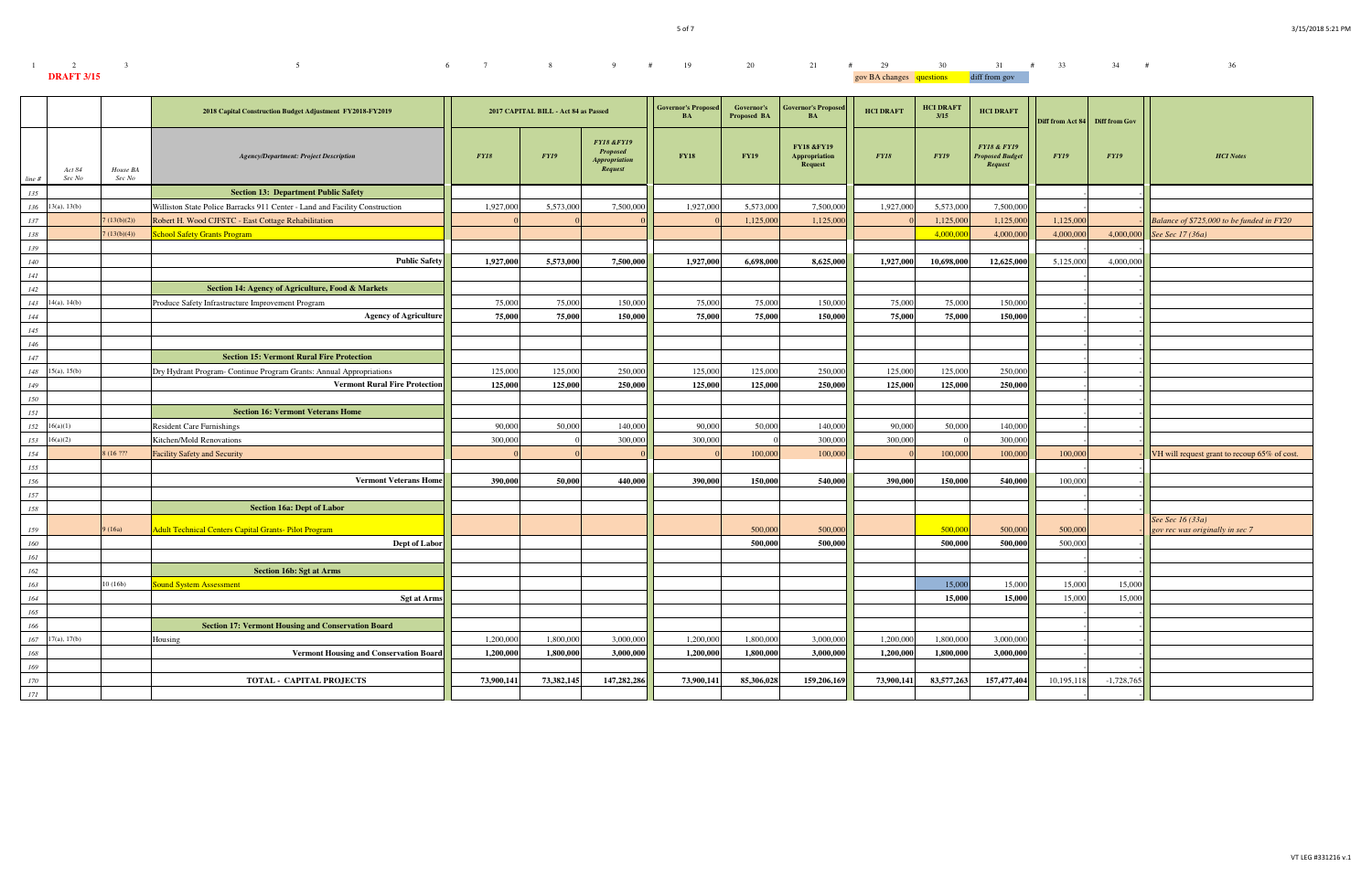| $1 \qquad \qquad 2 \qquad \qquad 3$ | $5$ 5 6 7 8 9 # 19 20 21 # 29 30 31 # 33 34 # |  |  |  |  |  |                                        |  |  | 36 |
|-------------------------------------|-----------------------------------------------|--|--|--|--|--|----------------------------------------|--|--|----|
| <b>DRAFT 3/15</b>                   |                                               |  |  |  |  |  | gov BA changes questions diff from gov |  |  |    |

|           |                       |                    | 2018 Capital Construction Budget Adjustment FY2018-FY2019         |              | 2017 CAPITAL BILL - Act 84 as Passed |                                                                                    | <b>Governor's Proposed</b><br><b>BA</b> | Governor's<br><b>Proposed BA</b> | <b>Governor's Proposed</b><br><b>BA</b>                         | <b>HCI DRAFT</b> | <b>HCI DRAFT</b><br>3/15 | <b>HCI DRAFT</b>                                                   | Diff from Act 84 Diff from Gov |             |                  |
|-----------|-----------------------|--------------------|-------------------------------------------------------------------|--------------|--------------------------------------|------------------------------------------------------------------------------------|-----------------------------------------|----------------------------------|-----------------------------------------------------------------|------------------|--------------------------|--------------------------------------------------------------------|--------------------------------|-------------|------------------|
| line #    | Act 84<br>Sec No      | House BA<br>Sec No | <b>Agency/Department: Project Description</b>                     | FY18         | FY19                                 | <b>FY18 &amp;FY19</b><br><b>Proposed</b><br><b>Appropriation</b><br><b>Request</b> | <b>FY18</b>                             | <b>FY19</b>                      | <b>FY18 &amp;FY19</b><br><b>Appropriation</b><br><b>Request</b> | FY18             | <b>FY19</b>              | <b>FY18 &amp; FY19</b><br><b>Proposed Budget</b><br><b>Request</b> | FY19                           | <b>FY19</b> | <b>HCI</b> Notes |
| 172       |                       |                    | <b>Proposed Funding Available</b>                                 |              |                                      |                                                                                    |                                         |                                  |                                                                 |                  |                          |                                                                    |                                |             |                  |
| 173       |                       |                    | <b>Section 18: Reallocations &amp; Transfers</b>                  |              |                                      |                                                                                    |                                         |                                  |                                                                 |                  |                          |                                                                    |                                |             |                  |
| 174       |                       |                    | <b>Buildings and General Services</b>                             |              |                                      |                                                                                    |                                         |                                  |                                                                 |                  |                          |                                                                    |                                |             |                  |
| 175       |                       |                    | 0820000200 - Vet's Home HVAC Renovations                          | 0.00         | 0.00                                 | 0.00                                                                               |                                         |                                  |                                                                 | 0.00             | 0.00                     | 0.00                                                               |                                |             |                  |
|           | $176$ 18(a)(1)        |                    | Sale of State Property - Fund 21613 - Thayer school final payment | 65,163.1     | 0.00                                 | 65,163.14                                                                          | 65,163                                  |                                  |                                                                 | 65,163.14        | 0.00                     | 65,163.14                                                          |                                |             |                  |
|           | $177$ 18(a)(2)        |                    | 0904300110 - Emergency Operations Center Waterbury                | 0.03         | 0.00                                 | 0.03                                                                               |                                         |                                  |                                                                 | 0.03             | 0.00                     | 0.03                                                               |                                |             |                  |
|           | $178$ 18(a)(3)        |                    | 104000022 - Brattleboro SOB HVAC Replacement and Renovation       | 178,010.22   | 0.00                                 | 178,010.22                                                                         | 178,010                                 |                                  |                                                                 | 178,010.22       | 0.00                     | 178,010.22                                                         |                                |             |                  |
|           | $179$ 18(a)(4)        |                    | 104000022 - Major Maintenance                                     | 28,307.00    | 0.00                                 | 28,307.00                                                                          | 28,307                                  |                                  |                                                                 | 28,307.00        | 0.00                     | 28,307.00                                                          |                                |             |                  |
| 180       |                       | (1 (18)(a)(22))    | 110400051 - Judiciary ADA Compliance at County Courthouses        |              |                                      |                                                                                    |                                         |                                  |                                                                 |                  | 2,079.09                 | 2,079.09                                                           | 2,079                          | 2,079       |                  |
| $181\,$   |                       | (1 (18)(a)(23))    | 120400052 - Judiciary ADA Compliance at County Courthouses        |              |                                      |                                                                                    |                                         |                                  |                                                                 |                  | 18,688.7                 | 18,688.70                                                          | 18,689                         | 18.689      |                  |
|           | $182 \quad 18(a)(5)$  |                    | Sale of State Property - Fund 21613 - 43 Randall St, Waterbury    | 101,156.39   | 0.00                                 | 101,156.39                                                                         | 101,156                                 |                                  |                                                                 | 101,156.39       | 0.00                     | 101,156.39                                                         |                                |             |                  |
|           | $183 \quad 18(a)(6)$  |                    | 1305100022 - Statewide Contingency                                | 44,697.20    | 0.00                                 | 44,697.20                                                                          | 44,697                                  |                                  |                                                                 | 44,697.20        | 0.00                     | 44,697.20                                                          |                                |             |                  |
|           | $184$ 18(a)(7)        |                    | 1305100041 - Corrections, Security Upgrades                       | 391.01       | 0.00                                 | 391.01                                                                             | 391                                     |                                  |                                                                 | 391.01           | 0.00                     | 391.01                                                             |                                |             |                  |
|           | $185 \quad 18(a)(8)$  |                    | 1305100063 - Battle of Cedar Creek Relocation of Roadside Markers | 28,253.60    | 0.00                                 | 28,253.60                                                                          | 28,254                                  |                                  |                                                                 | 28,253.60        | 0.00                     | 28,253.60                                                          |                                |             |                  |
|           | $186$ $18(a)(9)$      |                    | 1405100052 - Lamoille County Court                                | 1,064.7      | 0.00                                 | 1,064.79                                                                           | 1,065                                   |                                  |                                                                 | 1,064.79         | 0.00                     | 1,064.79                                                           |                                |             |                  |
|           | $187 - 18(a)(10)$     |                    | Reimbursement for mold remediation - VT Veterans Home             | 858,000.00   | 0.00                                 | 858,000.00                                                                         | 858,000                                 |                                  |                                                                 | 858,000.00       | 0.00                     | 858,000.00                                                         |                                |             |                  |
|           | $188$ $18(a)(11)$     |                    | 1405100023 - Project Management System                            | 250,000.00   | 0.00                                 | 250,000.00                                                                         | 250,000                                 |                                  |                                                                 | 250,000.00       | 0.00                     | 250,000.00                                                         |                                |             |                  |
|           | $189$ $18(a)(12)$     |                    | 1405100023 - Unspent Major Maintenance Funds                      | 1,271,619.46 | 0.00                                 | 1,271,619.46                                                                       | 1,271,619                               |                                  |                                                                 | 1,271,619.46     | 0.00                     | 1,271,619.46                                                       |                                |             |                  |
| 190       | 18(a)(13)             |                    | 1405100023 - Vergennes, Weeks School Master Plan                  | 5.00         | 0.00                                 | 5.00                                                                               |                                         |                                  |                                                                 | 5.00             | 0.00                     | 5.00                                                               |                                |             |                  |
| 191       | 18(a)(14)             | (1 (18)(a)(24))    | 1405100042 - UVM Health Lab Co-Location                           | 60,000.00    | 0.00                                 | 60,000.00                                                                          | 60,000                                  | 384                              | 60,384                                                          | 60,000.00        | 383.90                   | 60,383.90                                                          | 384                            |             |                  |
| 192       |                       | (1 (18)(a)(25))    | 1405100052 - Lamoille Courthouse Planning                         | 0.00         | 0.00                                 | 0.00                                                                               |                                         | 540                              | 540                                                             | 0.00             | 540.00                   | 540.00                                                             | 540                            |             |                  |
|           | $193$ 18(a)(15)       |                    | 1405100053 - Caledonia Courthouse Wall Stabilization              | 12,867.40    | 0.00                                 | 12,867.40                                                                          | 12,867                                  |                                  |                                                                 | 12,867.40        | 0.00                     | 12,867.40                                                          |                                |             |                  |
|           | $194$ 18(a)(16)       |                    | 1405100137 - Robert H Wood 14                                     | 1,937.00     | 0.00                                 | 1,937.00                                                                           | 1,937                                   |                                  |                                                                 | 1,937.00         | 0.00                     | 1,937.00                                                           |                                |             |                  |
|           | $195$ 18(a)(17)       |                    | 1502600022 - Statewide BGS Eng. and Arch Costs                    | 6,912.30     | 0.00                                 | 6,912.30                                                                           | 6,912                                   |                                  |                                                                 | 6,912.30         | 0.00                     | 6,912.30                                                           |                                |             |                  |
|           | $196$ 18(a)(18)       |                    | 1502600022 - 32 Cherry Street HVAC Controls Upgrade               | 550.3        | 0.00                                 | 550.38                                                                             | 550                                     |                                  |                                                                 | 550.38           | 0.00                     | 550.38                                                             |                                |             |                  |
|           | $197$ 18(a)(19)       |                    | 1502600022 - St Johnsbury, Caledonia Courthouse, Foundation       | 384,000.00   | 0.00                                 | 384,000.00                                                                         | 384,000                                 |                                  |                                                                 | 384,000.00       | 0.00                     | 384,000.00                                                         |                                |             |                  |
|           | $198$ 18(a)(20)       |                    | 1502600022 - Unspent Major Maintenance Funds                      | 7,187,408.54 | 0.00                                 | 7,187,408.5                                                                        | 7,187,409                               |                                  |                                                                 | 7,187,408.54     | 0.00                     | 7,187,408.54                                                       |                                |             |                  |
| 199       |                       | (1 (18)(a)(26))    | 1502600022 - Woodside design/ planning & repairs/improvements     |              |                                      |                                                                                    |                                         |                                  |                                                                 |                  | 52,003.5                 | 52,003.54                                                          | 52,004                         | 52,004      |                  |
| 200       |                       | (1 (18)(a)(27))    | 1502600051 - Judiciary ADA compliance at county courthouses       |              |                                      |                                                                                    |                                         |                                  |                                                                 |                  | 157,394.00               | 157,394.00                                                         | 157,394                        | 157,394     |                  |
| 201       |                       |                    | 11 (18)(a)(28)) 1502600131 - VT Fire Academy Burn Building        |              |                                      |                                                                                    |                                         |                                  |                                                                 |                  | 12,946.82                | 12,946.82                                                          | 12,94                          | 12,947      |                  |
|           | $202 \quad 18(a)(21)$ |                    | 1602600023 - Unspent Major Maintenance Funds                      | 3,740,972.00 | 0.00                                 | 3,740,972.00                                                                       | 3,740,972                               |                                  |                                                                 | 3,740,972.00     | 0.00                     | 3,740,972.00                                                       |                                |             |                  |
| 203       |                       | (1 (18)(a)(30))    | 1602600133 - Waterbury State Office Complex blood analysis lab    | 0.00         | 0.00                                 | 0.00                                                                               |                                         | 252,085                          | 252,085                                                         | 0.00             | 252,085.35               | 252,085.35                                                         | 252,08:                        |             |                  |
| 204       |                       | (1 (18)(a)(31))    | 1708400210 - Libraries, centralized facility, renovations         |              |                                      |                                                                                    |                                         | 447,739                          | 447,739                                                         | 0.00             | 447,739.00               | 447,739.00                                                         | 447,739                        |             |                  |
| 205       |                       |                    | <b>Agency of Education</b>                                        |              |                                      |                                                                                    |                                         |                                  |                                                                 |                  |                          |                                                                    |                                |             |                  |
|           | $206 - 18(b)(1)$      |                    | 5100991401 - School Construction                                  | 155,398.62   | 0.00                                 | 155,398.62                                                                         | 155,399                                 |                                  |                                                                 | 155,398.62       | 0.00                     | 155,398.62                                                         |                                |             |                  |
| 207       | 18(b)(2)              |                    | 5100991501 - Emergency Projects 15                                | 61,761.00    | 0.00                                 | 61,761.00                                                                          | 61,761                                  |                                  |                                                                 | 61,761.00        | 0.00                     | 61,761.00                                                          |                                |             |                  |
| $208\,$   |                       |                    | <b>Agency of Agriculture</b>                                      |              |                                      |                                                                                    |                                         |                                  |                                                                 |                  |                          |                                                                    |                                |             |                  |
| 209 18(c) |                       |                    | 2200991402 - Nonpoint Source Pollution Grants                     | 353,529.29   | 0.00                                 | 353,529.29                                                                         | 353,529                                 |                                  |                                                                 | 353,529.29       | 0.00                     | 353,529.29                                                         |                                |             |                  |
| $210\,$   |                       |                    | <b>Forests Parks &amp; Recreation</b>                             |              |                                      |                                                                                    |                                         |                                  |                                                                 |                  |                          |                                                                    |                                |             |                  |
|           | $211 \quad 18(d)(1)$  |                    | 6130991101 - FPR Projects                                         | 1,530.41     | 0.00                                 | 1,530.41                                                                           | 1,530                                   |                                  |                                                                 | 1,530.41         | 0.00                     | 1,530.41                                                           |                                |             |                  |
| 212       |                       |                    | <b>Environmental Conservation</b>                                 |              |                                      |                                                                                    |                                         |                                  |                                                                 |                  |                          |                                                                    |                                |             |                  |
| 213       |                       |                    | $514099131$ Water Pollution Control Act 51 $11(a)(1)$             |              |                                      |                                                                                    |                                         |                                  |                                                                 |                  | 8,221.85                 | 8,221.85                                                           | 8,222                          | 8,222       |                  |
|           | $214$ 18(d)(2)        |                    | 6140991401 - Water Pollution Control                              | 0.02         | 0.00                                 | 0.02                                                                               |                                         |                                  |                                                                 | 0.02             | 0.00                     | 0.02                                                               |                                |             |                  |
|           |                       |                    | 6140991507 - Municipal Pollution Control Pownal                   | 28,751.98    | 0.00                                 | 28,751.98                                                                          | 28,752                                  |                                  |                                                                 | 28,751.98        | 0.00                     | 28,751.98                                                          |                                |             |                  |
|           | $215$ 18(d)(3)        |                    |                                                                   |              |                                      |                                                                                    |                                         |                                  |                                                                 |                  |                          |                                                                    |                                |             |                  |